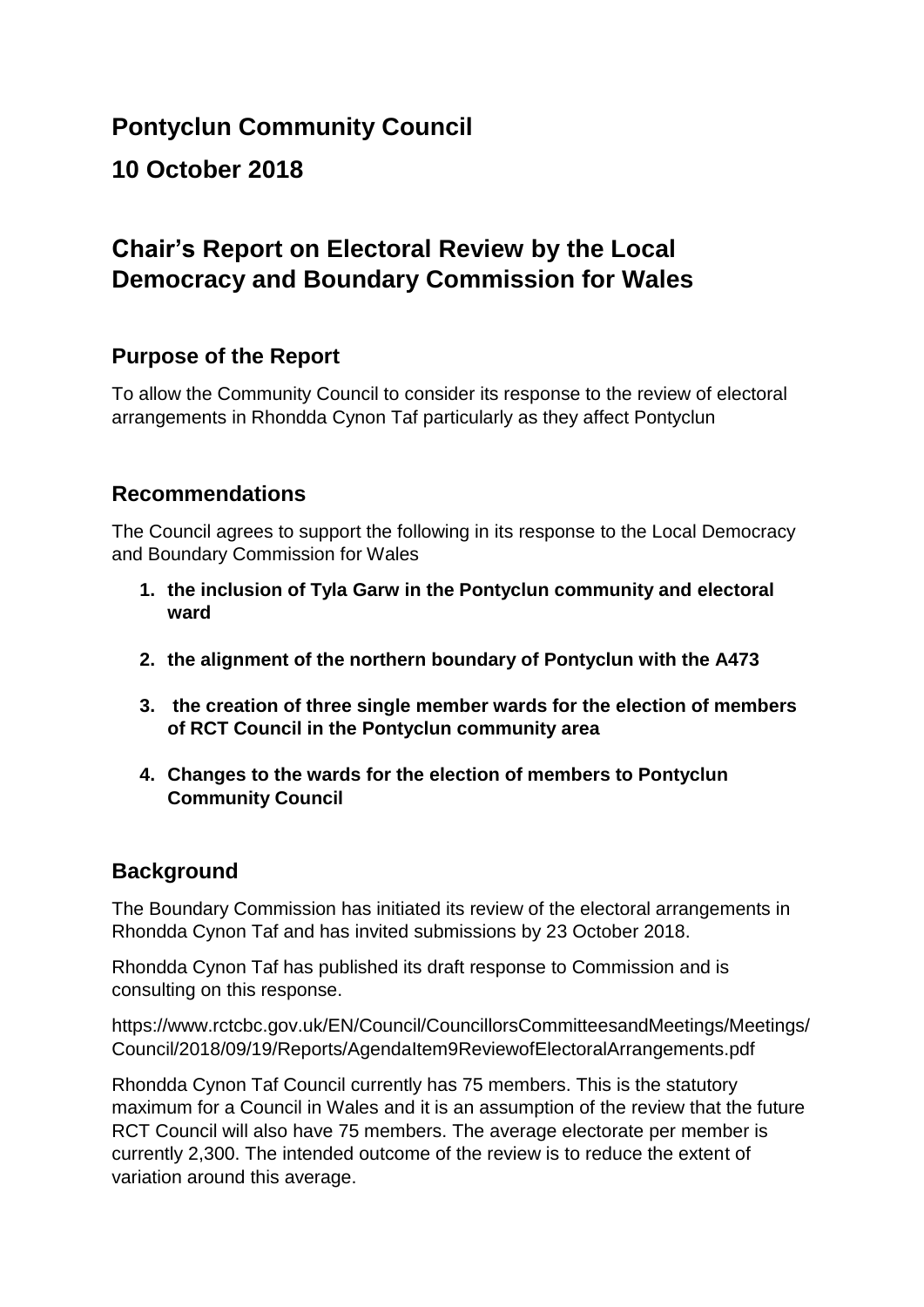Pontyclun in 2018 has an electorate of 6014. With two members of RCT Council for Pontyclun to current ration if councillor to elector is 1: 3007 which is 31% above the RCT average.

RCT Council projects that in 2023 the electorate in Pontyclun will expand to 6873, primarily because the planning consent for over 400 new houses on Cefn yr Hendy. With no change to representation that would result in a ratio of 1:3437 - 45% above the RCT average.

RCT Council is proposing that the boundaries of Pontyclun ward and community are adjusted to include the 596 electors of Tyla Garw who would be transferred from Llanharry. On this basis it is proposed that Pontyclun is represented by 3 members on RCT Council. This would bring both Pontyclun and Llanharry close to the RCT average of 2300.

# **Issues for Pontyclun Community Council**

### **Transfer of Tyla Garw**

Tyla Garw consists of 596 electors, around 300 households. Most of the housing has been in developed in the past 20 years. Experience indicates that many of the residents believed that they were moving to Pontyclun rather than Llanharry. They are known to use Pontyclun Primary School as well as many of the shops and amenities of Pontyclun. However, no attempt has been made by RCT Council to test the views of Tyla Garw residents. If the transfer took place the funding for Pontyclun Community Council would increase by around £10,000 but there would be extra responsibilities potentially including the provision of the Tyla Garw Community Centre.

### **Possible further boundary changes**

Although not recommended by RCT Council, consideration could be given to adjusting all of the northern boundary of Pontyclun so that it was aligned with the A473. This would bring into the community of Pontyclun the Coed Cae Lane Industrial Park, Leekes and the proposed Sainsbury site, Y Pant School, the Cemetery.

The A473 would provide a recognisable boundary. These changes would not increase the number of electors but would provide Pontyclun residents and the Community Council with influence over economic activity in which they have a strong interest.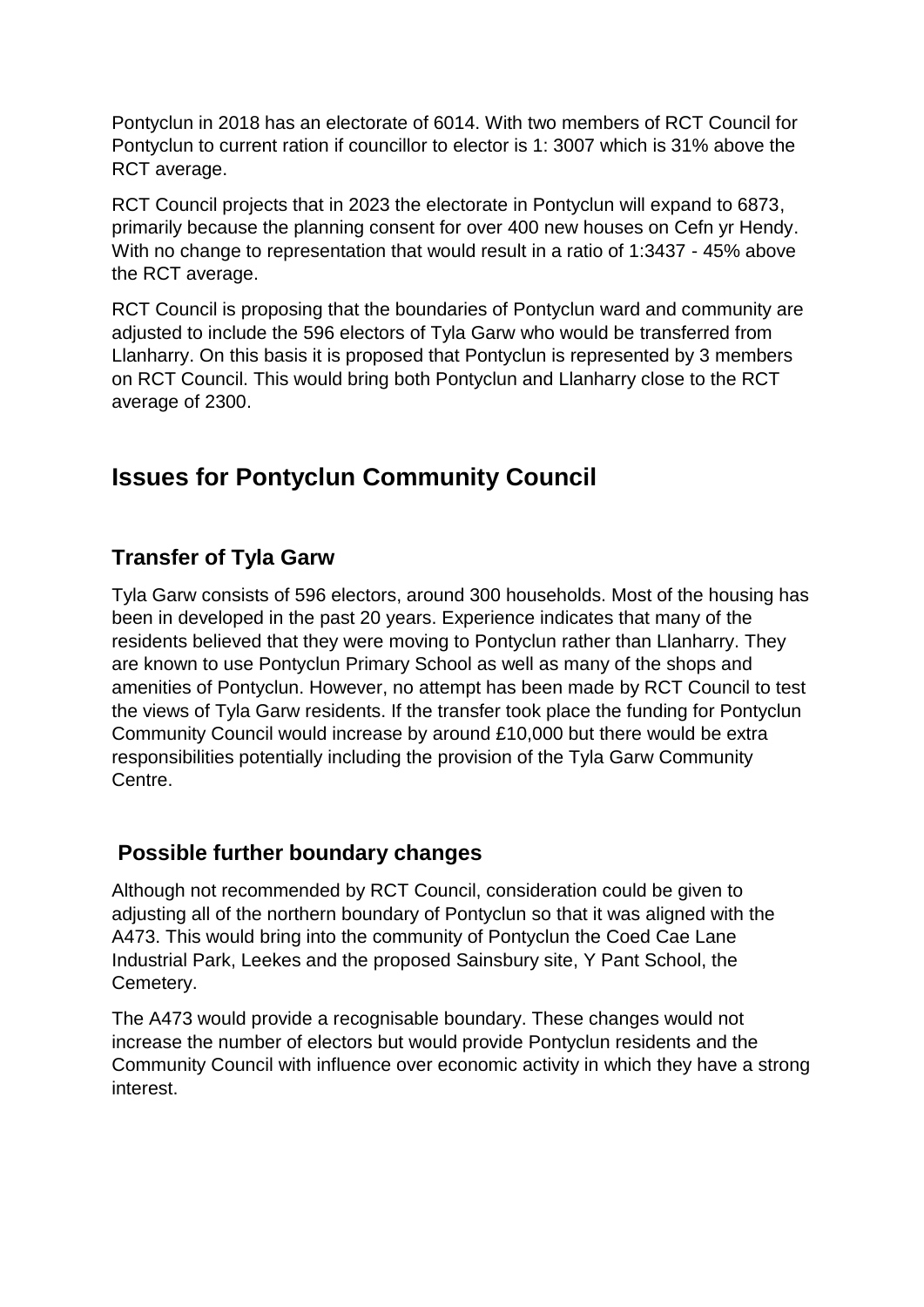#### **Multi-member or Single-member wards**

In establishing the review, the Commission states

"The Commission takes the view that in the first instance it is desirable that each electoral ward should return a single member." It states that it would only consider multi-member wards is there was evidence that the character of the ward required the scale of two or three members.

The advantage of a single member ward lies in the clarity of accountability and greater opportunity for a close relation between electors and their representative.

RCT Council has recommended that Pontyclun should be a 3 member wards as this achieves the required ratio of electors to councillor.

It is be possible to identify three single member wards which would be understood by residents and would bring representation closer to residents. In Appendix 1 details are given of 3 possible single member wards within the Pontyclun community.

1 '**Pontyclun West'** which would include Tyla Garw and all areas south of the railway line including Brynsadler and Talygarn. This currently would have an electorate of 2451

2**. 'Pontyclun Central'** which would include the existing Miskin ward and all areas north of the railway line including Ynys Ddu and all streets off Heol Miskin. This currently would have an electorate of 2372

3 '**Pontyclun East'** which would include Groes Faen, Mwyndy and all streets off Ffordd Cegn yr Hendy. This currently would have an electorate of 1762 but RCT Council projects that this would increase to over 2500 by 2023.

#### **Implications for Community Council wards**

The existing Community Council wards are

Groes Faen – 1 member

Miskin – 1 member

Cefn yr Hendy – 5 members

Maesyfelin – 4 members

Taking account of the potential revisions to the community boundary and the RCT ward boundaries it is possible to propose the following warding for the Community Council

Groes Faen – 1 member

Miskin Heights – 3 members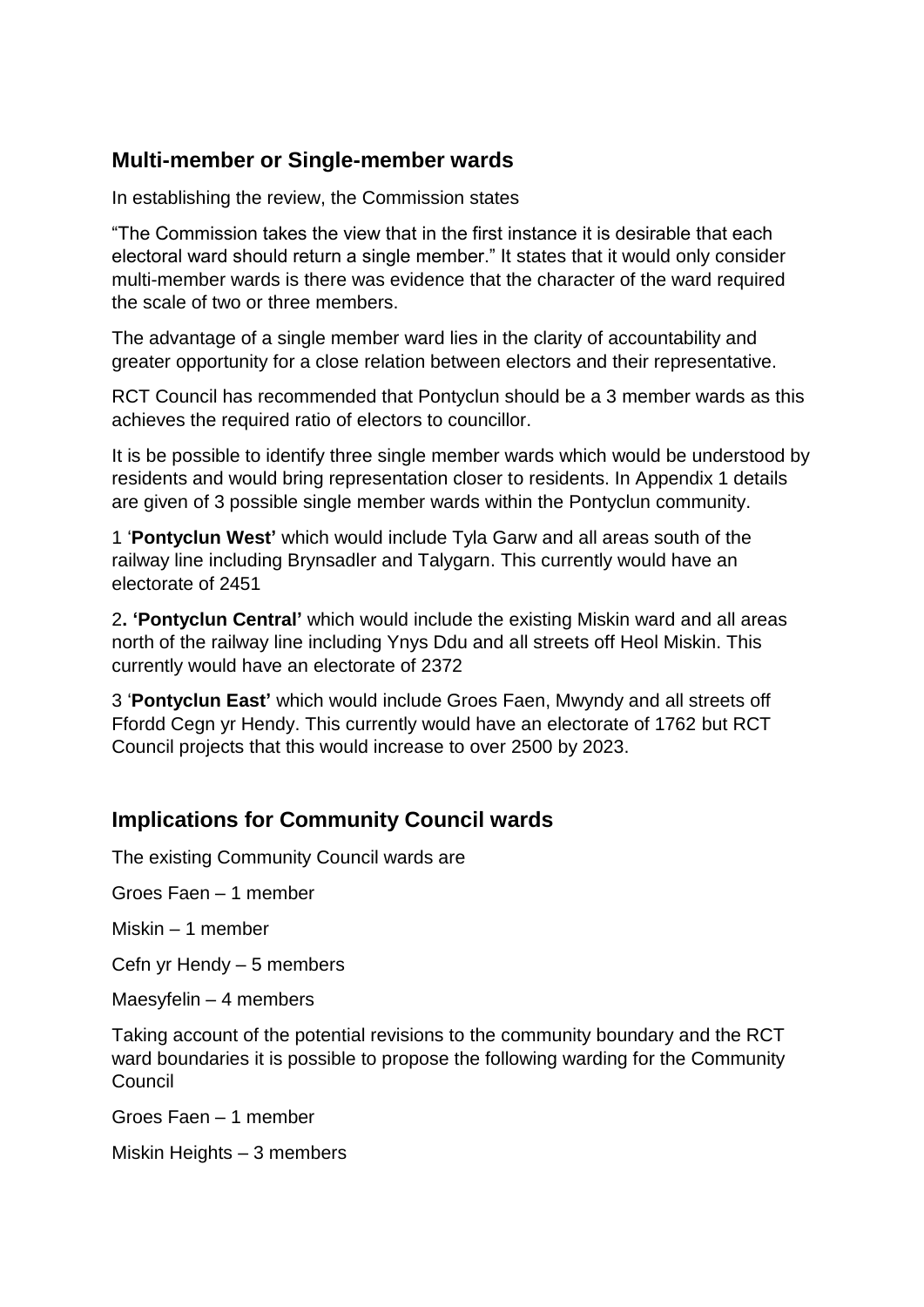Miskin Village– 1 member Ynys Ddu - 1 member Cefn yr Hendy – 2 members Tyla Garw – 1 member Talygarn and Brynsadler – 1 member Maesyfelin – 2 members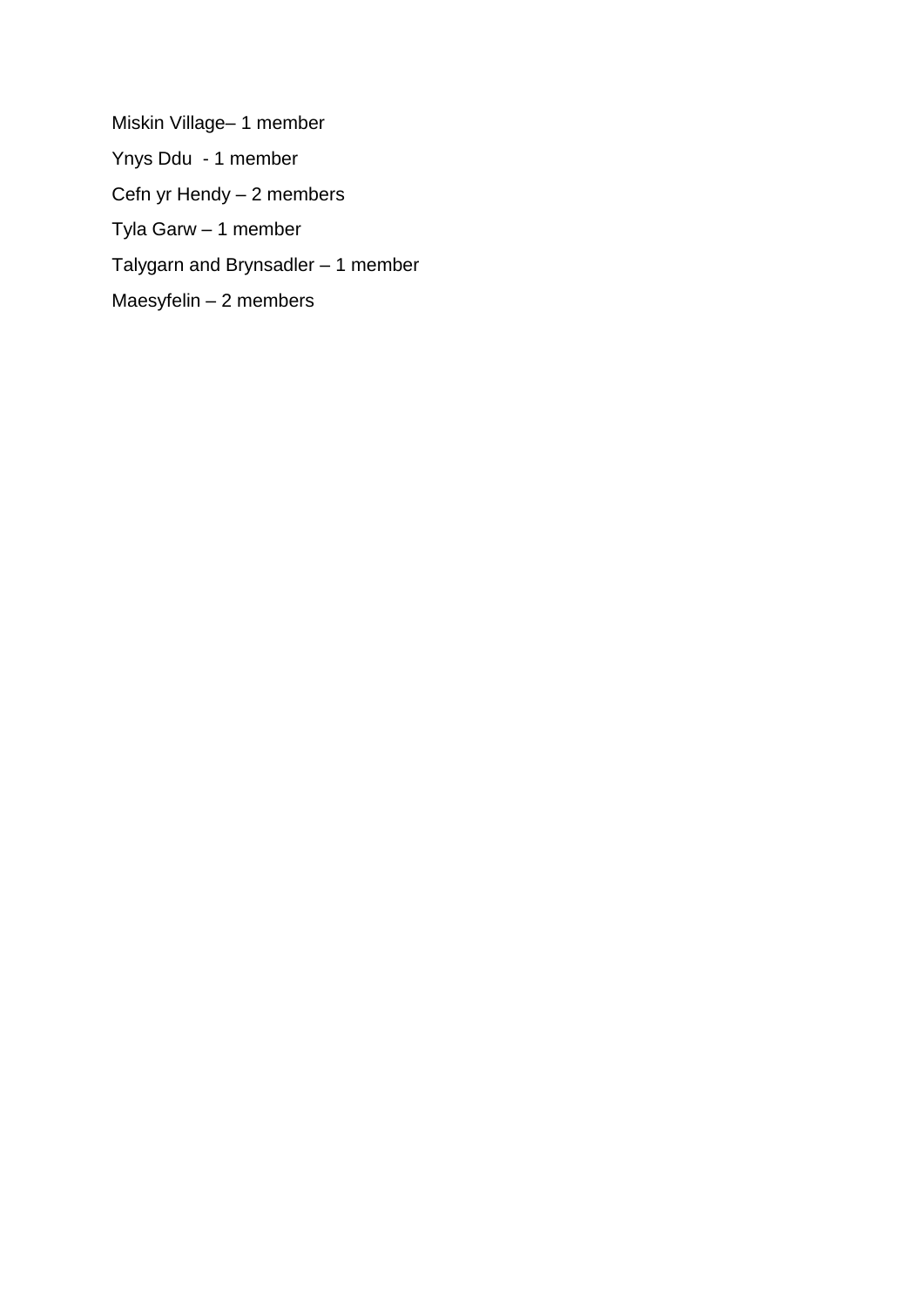# Appendix 1

## **Proposal for Three Single Member Wards**